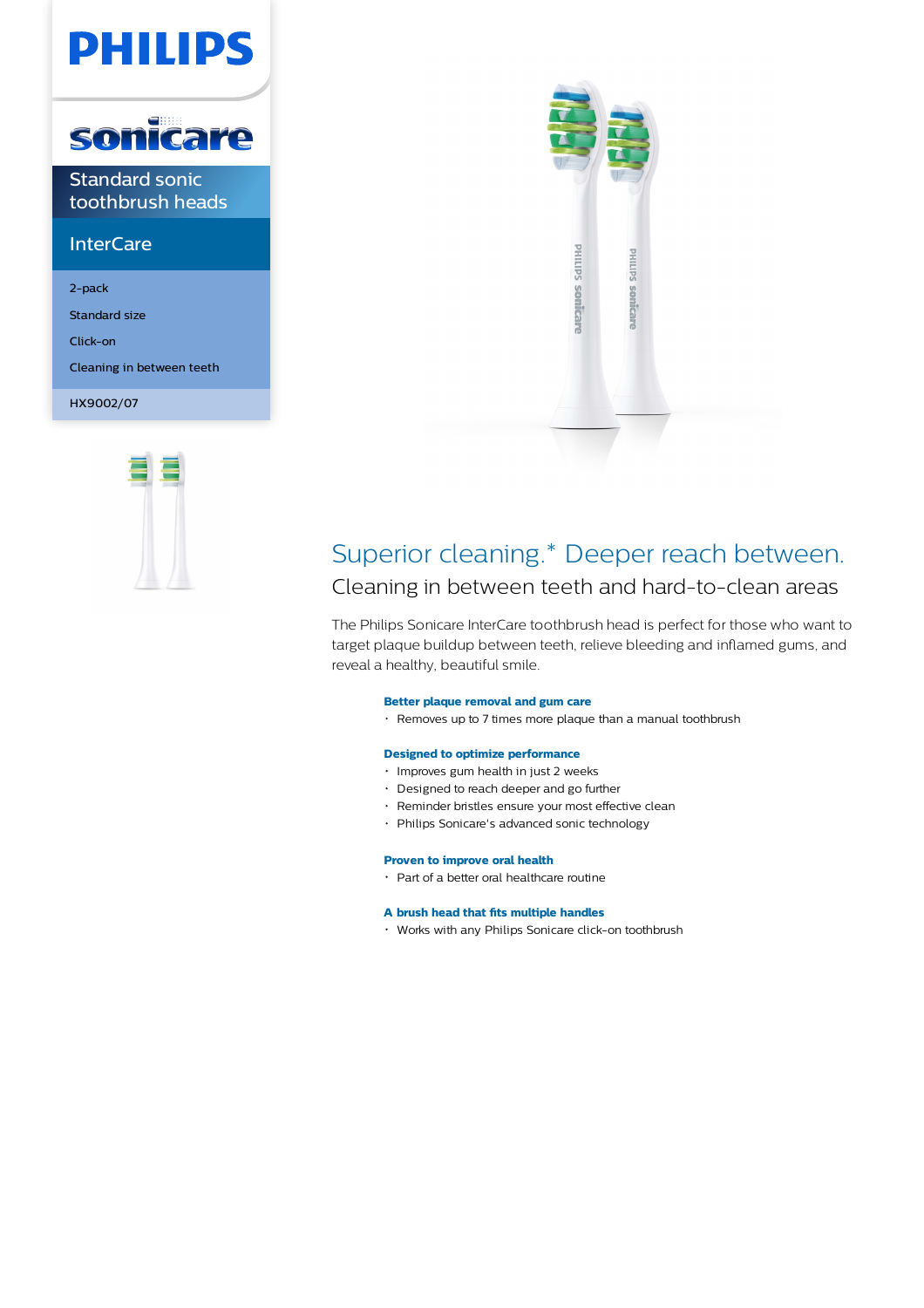# **Highlights**

### **Extra-long bristles**



The InterCare brush head features extra-long, densely-packed,high-quality bristles to target hidden plaque caught deep between your teeth. It is clinically proven to reduce gingival bleeding and inflammation in just 2 weeks.

### **Reach deeper and go further**



This Philips Sonicare toothbrush head features extra-long, high-density bristles to target hidden plaque caught deep between teeth and other hard-to-clean areas.

## **Removes up to 7x more plaque**

#### **Maximized sonic motion**



Philips Sonicare's advanced sonic technology pulses water between teeth, and its brush strokes break up plaque and sweep it away for an exceptional daily clean.

#### **Click-on brush head system**



This brush head clicks on and off your brush handle for a secure fit and easy maintenance and cleaning. It fits all Philips Sonicare toothbrush handles except: PowerUp Battery and Essence.

#### **Better oral healthcare**



Like all authentic Philips Sonicare branded brush heads, this brush head is safe on teeth and gums. Each brush head has been quality tested for exceptional performance and durability.

#### **Reminder bristles**



At first glance it may not be obvious, but brush heads lose stiffness and gradually wear down over months of normal use. Our blue reminder bristles fade to white and help you recognize when it's time for a replacement. For optimal results, replace your brush head every three months.



Philips Sonicare InterCare brush head is clinically proven to remove up to 7 times more plaque between teeth than a manual toothbrush after just four weeks of use.